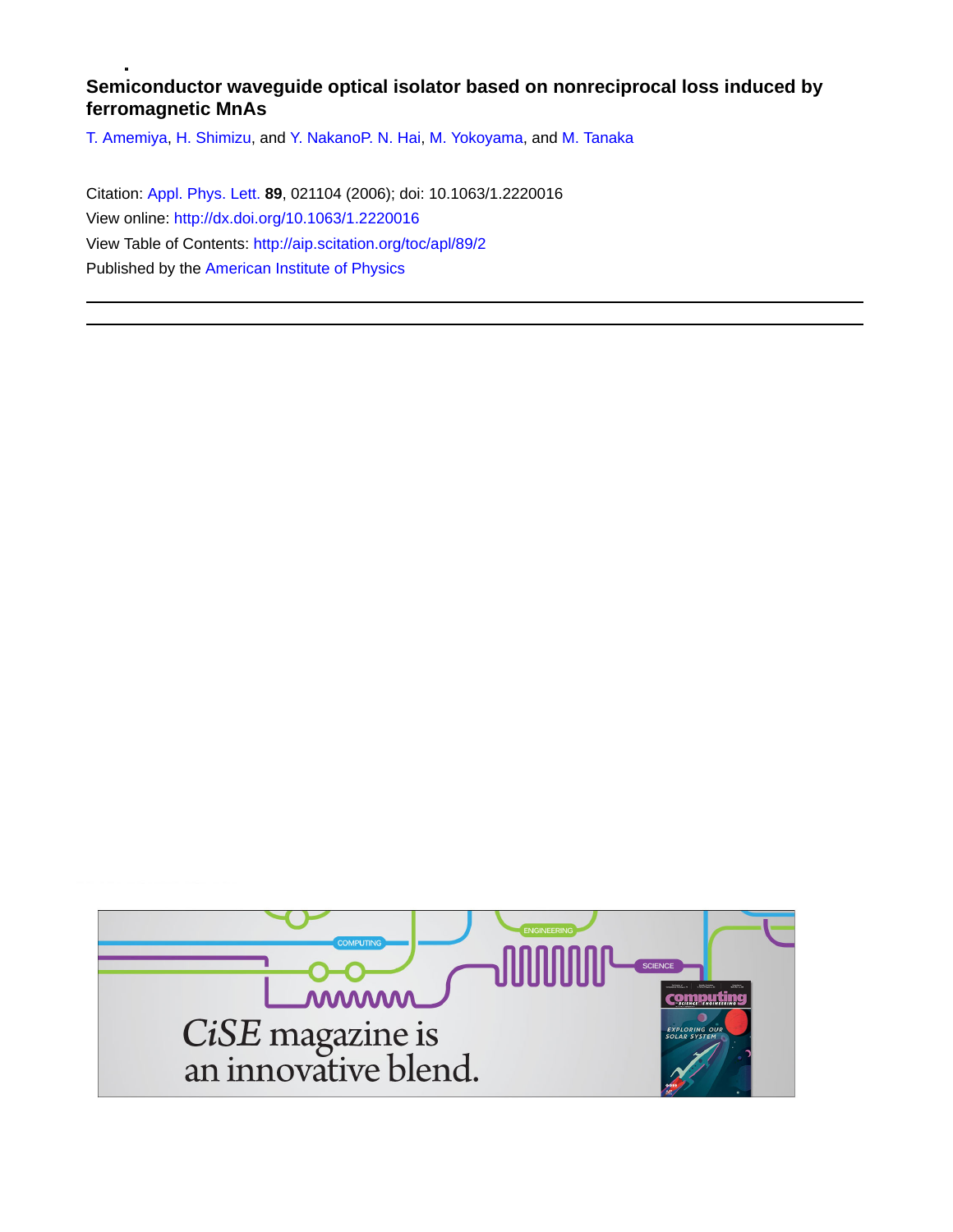## **[Semiconductor waveguide optical isolator based on nonreciprocal](http://dx.doi.org/10.1063/1.2220016) [loss induced by ferromagnetic MnAs](http://dx.doi.org/10.1063/1.2220016)**

T. Amemiya, $a^{(i)}$  H. Shimizu, and Y. Nakano

*Research Center for Advanced Science and Technology, The University of Tokyo, 4-6-1 Komaba, Meguro-ku, Tokyo 153-8904, Japan and Japan Science and Technology Agency-SORST, 4-6-1 Komaba, Meguro-ku, Tokyo 153-8904, Japan*

P. N. Hai, M. Yokoyama, and M. Tanaka

*Department of Electronic Engineering, The University of Tokyo, 4-6-1 Komaba, Meguro-ku, Tokyo 153-8904, Japan and Japan Science and Technology Agency-SORST, 7-3-1 Hongo, Bunkyo-ku, Tokyo 113-8656, Japan*

Received 2 November 2005; accepted 5 June 2006; published online 11 July 2006-

We fabricated TM mode InGaAlAs/InP active waveguide optical isolators based on the magnetically induced nonreciprocal loss. We used epitaxially grown MnAs thin films as ferromagnetic electrodes of the semiconductor active waveguide optical isolators. We demonstrated TM mode nonreciprocal propagation (8.8 dB/mm) at 1540 nm with an excellent ferromagnetic electrode contact, which has greater semiconductor active waveguide optical isolator performance than that of our previously reported devices with Ni/Fe polycrystalline electrodes. © *2006 American Institute of Physics*. DOI: [10.1063/1.2220016](http://dx.doi.org/10.1063/1.2220016)

Optical isolators are indispensable components in optical transmitter modules and photonic integrated circuits to prevent undesired reflection of light. *Integrable* semiconductor waveguide optical isolators are strongly desired, because conventional "free space" optical isolators are quite incompatible with InP-based optoelectronic devices, such as semiconductor laser diodes. It is very difficult to monolithically integrate Faraday rotators with InP-based waveguide devices. Therefore, various waveguide optical isolators have been studied. $1-4$  However, most of the previous works are based on ferrimagnetic garnets, and still incompatible with InP optoelectronics.

A semiconductor waveguide optical isolator based on the nonreciprocal loss is one of the most promising waveguide optical isolators. They consist of semiconductor optical amplifier (SOA) waveguides with a laterally magnetized ferromagnetic metal upper electrode (Voigt configuration). The nonreciprocal loss is based on the transverse magneto-optic Kerr effect inside the magneto-optical planar waveguide. For TM mode light, the nonreciprocal loss is brought about by the reflection of light at the interface between the ferromagnetic upper electrode and the SOA waveguide. There is a difference in the TM mode complex reflection coefficient (both the amplitude and phase change) at the laterally magnetized ferromagnetic upper electrode/SOA waveguide interface between the forward and backward propagating light. In other words, the backward propagating light suffers from stronger absorption loss by the ferromagnetic metal than does the forward propagating light. The SOA gain compensates for the forward propagation loss. Under these conditions, this SOA waveguide works as an optical isolator. $5,6$ 

Recently we demonstrated 14.7 dB/mm TE mode nonreciprocal propagation at 1550 nm in an InGaAsP/ InP active waveguide optical isolator.<sup>7,8</sup> Other groups reported TM mode nonreciprocal propagation in an InGaAlAs/ InP SOA with  $\text{Co}_{50}\text{Fe}_{50}$  electrodes (8.1 dB/mm at 1300 nm),<sup>9,10</sup> and in

FAX: 81-3-5452-5156; electronic mail: ametomo@hotaka.t.u-tokyo.ac.jp

a GaAs/GaAlAs passive waveguide with Co (1 dB/mm at 770 nm).<sup>11</sup> However, their operation wavelengths are not 1550 nm, where monolithically integrable optical isolators are strongly desired. Therefore, we demonstrated 6.7 dB/mm TM mode nonreciprocal propagation in an InGaAlAs/InP SOA with Ni/Fe electrode at  $1530$  nm.<sup>12</sup> However, the optical isolation was not enough, the insertion loss was large, and the contact resistance between the Ni/Fe polycrystalline upper electrode and the SOA contact layer was high. In these waveguide optical isolators above, ferromagnetic metals work as magneto-optical materials and upper electrodes. Therefore the ferromagnetic metals must provide large nonreciprocal loss and low-resistive electrode contact for the *p*+InGaAsP layer. However, elemental ferromagnetic metals such as Ni and Fe are not always suited for this purpose. For example, Fe brings Schottky contacts although the magneto-optic effect of Fe is strongest among transition metals. Upon annealing to decrease the contact resistance, undesirable nonferromagnetic compounds such as FeAs are produced at the electrode interface, hence reduces the nonreciprocal loss. To solve these problems, we fabricated TM mode semiconductor active waveguide optical isolators with epitaxially grown MnAs ferromagnetic electrodes. Atomically flat and thermodynamically stable interfaces can be obtained between MnAs and GaAs.<sup>13</sup> Therefore, epitaxially grown MnAs thin films are suitable for realizing stable ferromagnetic electrode with low contact resistance.

As mentioned above, the ferromagnetic MnAs thin films can be epitaxially grown on the SOA waveguides as top electrodes in semiconductor active waveguide optical isolators. On the other hand, by depositing ferromagnetic metals at one of the SOA waveguide sidewalls and applying magnetic field vertically, it is possible to realize TE mode nonreciprocal propagation.<sup>7,8</sup> Therefore, by depositing two ferromagnetic layers on a single SOA waveguide (upper and side), we can realize polarization insensitive semiconductor active waveguide optical isolators. In the polarization insen-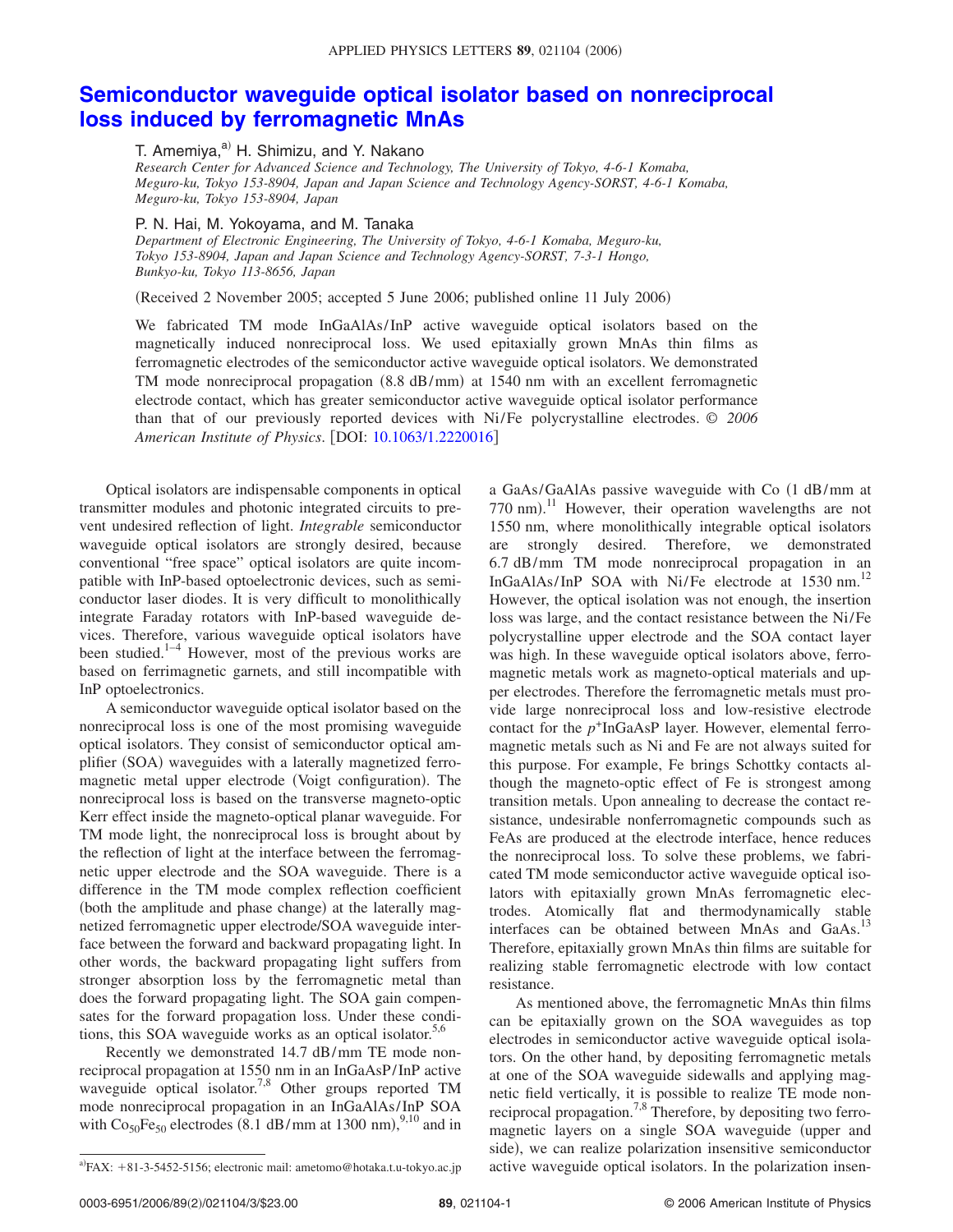

FIG. 1. A schematic image of our TM mode semiconductor active waveguide optical isolator using an epitaxially grown MnAs ferromagnetic electrode.

sitive semiconductor active waveguide optical isolators, the polarization dependence of the modal gain and the absorption loss from the ferromagnetic layers bring the polarization dependent loss, which can be determined by proper design of the SOA active layer and the ferromagnetic metal layer structure.

Figure 1 shows a schematic image of our TM mode semiconductor active waveguide optical isolator based on the nonreciprocal loss. The device is composed of the SOA waveguide and the ferromagnetic metal upper electrode. The operation wavelength range is 1530– 60 nm. The SOA layer stack was composed of a  $n^+$  InP substrate, a 0.2- $\mu$ m-thick  $n$ -InP buffer layer, a 0.1- $\mu$ m-thick InGaAlAs (band gap wavelength  $\lambda_g = 1.1 \mu m$ ) lower waveguide layer, five tensile strained InGaAs quantum wells  $(-0.4\%, 13 \text{ nm})$  with six compressively strained InGaAlAs barriers  $(+0.6\%, 8 \text{ nm},$  $\lambda_g$ =1.2  $\mu$ m) for the TM mode amplification, a 0.1- $\mu$ m-thick InGaAlAs  $(\lambda_g=1.1 \mu m)$  upper waveguide layer, a 0.2- $\mu$ m-thick p-InP cladding layer, and a 0.25- $\mu$ m-thick p<sup>+</sup> InGaAsP  $(\lambda_g=1.4 \mu m)$  contact layer. The photoluminescence peak wavelength of the multiple quantum well (MQW) was 1540 nm. The *p*-InP upper cladding layer is thin  $(0.2 \mu m)$  to obtain a larger optical confinement factor in the epitaxially grown MnAs thin film ferromagnetic upper electrode, and a large nonreciprocal loss. MnAs is a ferromagnetic compound metal with hexagonal NiAs structure and has a Curie temperature of 40 °C. MnAs thin films can be epitaxially grown on (100) GaAs and InP substrates by molecular-beam epitaxy (MBE).<sup>13-15</sup> External magnetic field was applied perpendicular to the light propagation direction and parallel to the MnAs thin film  $(x$  direction of Fig. 1).

We fabricated the prototype device of Fig. 1. The SOA layer structures were grown by metal-organic vapor phase epitaxy (MOVPE). After taking the substrates out of the MOVPE reactor, we introduced them to the MBE chamber for the growth of MnAs thin films. Before growing MnAs thin films, the substrate was heated up to  $500-600$  °C for thermal cleaning. Then the substrate was cooled to 200 °C and the growth of MnAs thin films was started with the growth rate of 80 nm/h. The MnAs layer thickness is 100 nm. Figure 2 shows the magnetization characteristics of our MnAs thin film at room temperature. The magnetization was measured by alternating gradient force magnetometry (AGFM). When the applied magnetic field was along the



FIG. 2. The magnetization characteristics of the MnAs electrode of the fabricated semiconductor active waveguide optical isolator at room temperature.

[011] of the InP, the MnAs thin film showed almost perfectly square hysteresis characteristics. The coercive field is as low as 0.017 T, which can be easily applied by permanent magnets. However, when the applied magnetic field was along the  $[01\bar{1}]$  of InP, no hysteresis loop was observed and the magnetization did not saturate even at 0.5 T. This strong uniaxial magnetic anisotropy of the MnAs electrode is consistent with MnAs thin films grown on (100) GaAs or InP substrates.<sup>14,15</sup> We thus fabricated the waveguide stripes parallel to the  $[01\bar{1}]$  of the InP substrate, and the magnetic field was applied parallel to the  $[011]$  of the InP substrate  $(x \text{ di}-1)$ rection of Fig. 1). We fabricated  $5.5$ - $\mu$ m-widestripe window openings by photolithography for gain guiding waveguide. Then, Ti/Au thin films were deposited by an electron-beam evaporator for the upper electrode. Figure 3 shows the cross sectional image of the fabricated device by scanning electron microscopy. It is clear that we fabricated the designed waveguide structure of Fig. 1.

We measured the propagation characteristics of the fabricated device under a 0.1 T permanent magnetic field at 15 °C. The device was cleaved to 0.6 mm long and facets were left uncoated. The bias current was 100 mA. An external magnetic field was applied by a permanent magnet along the  $[011]$  of the InP substrate. The laser diode light was of wavelength 1540 nm, of intensity 5 dBm, and coupled in and out of the device through the lensed optical fibers. The transmitted light was examined with an optical spectrum analyzer to separate out the transmitted light from the amplified spontaneous emission of the SOA. The required voltage for



FIG. 3. A cross-sectional scanning electron microscope image of the fabricated TM mode InGaAlAs/InP semiconductor active waveguide optical isolator.